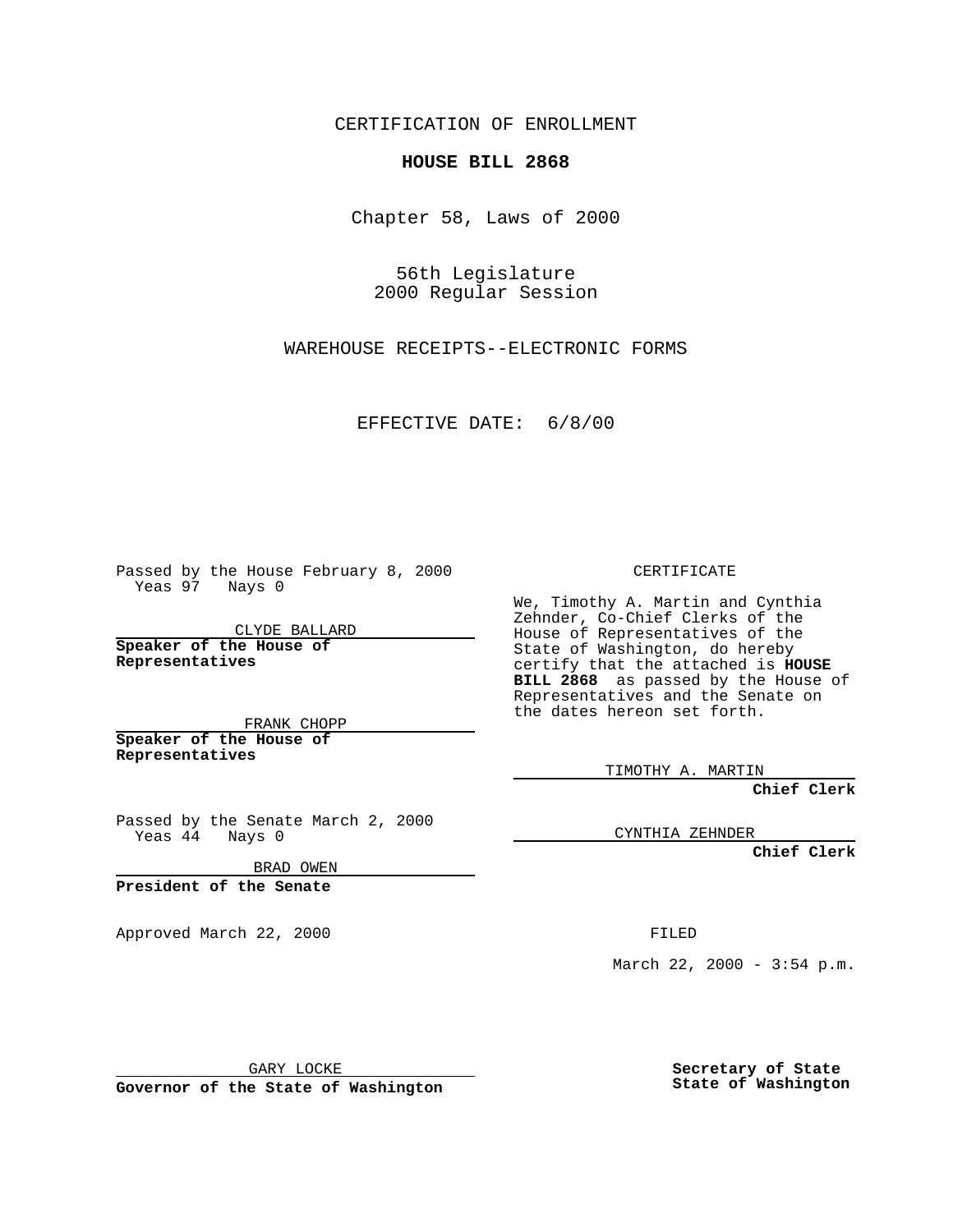## **HOUSE BILL 2868** \_\_\_\_\_\_\_\_\_\_\_\_\_\_\_\_\_\_\_\_\_\_\_\_\_\_\_\_\_\_\_\_\_\_\_\_\_\_\_\_\_\_\_\_\_\_\_

\_\_\_\_\_\_\_\_\_\_\_\_\_\_\_\_\_\_\_\_\_\_\_\_\_\_\_\_\_\_\_\_\_\_\_\_\_\_\_\_\_\_\_\_\_\_\_

Passed Legislature - 2000 Regular Session

## **State of Washington 56th Legislature 2000 Regular Session**

**By** Representatives Ericksen and Linville

Read first time 01/21/2000. Referred to Committee on Agriculture & Ecology.

1 AN ACT Relating to electronic forms of warehouse receipts; and 2 amending RCW 62A.7-202.

3 BE IT ENACTED BY THE LEGISLATURE OF THE STATE OF WASHINGTON:

4 **Sec. 1.** RCW 62A.7-202 and 1965 ex.s. c 157 s 7-202 are each 5 amended to read as follows:

6 (1) A warehouse receipt need not be in any particular form.

7 (2) Unless a warehouse receipt embodies within its written  $((\theta \cdot \mathbf{r}))$ 8 printed, or electronic terms each of the following, the warehouseman is 9 liable for damages caused by the omission to a person injured thereby: 10 (a) the location of the warehouse where the goods are stored;

11 (b) the date of issue of the receipt;

12 (c) the consecutive number of the receipt;

 (d) a statement whether the goods received will be delivered to the bearer, to a specified person, or to a specified person or his order; (e) the rate of storage and handling charges, except that where goods are stored under a field warehousing arrangement a statement of 17 that fact is sufficient on a non-negotiable receipt;

18 (f) a description of the goods or of the packages containing them;